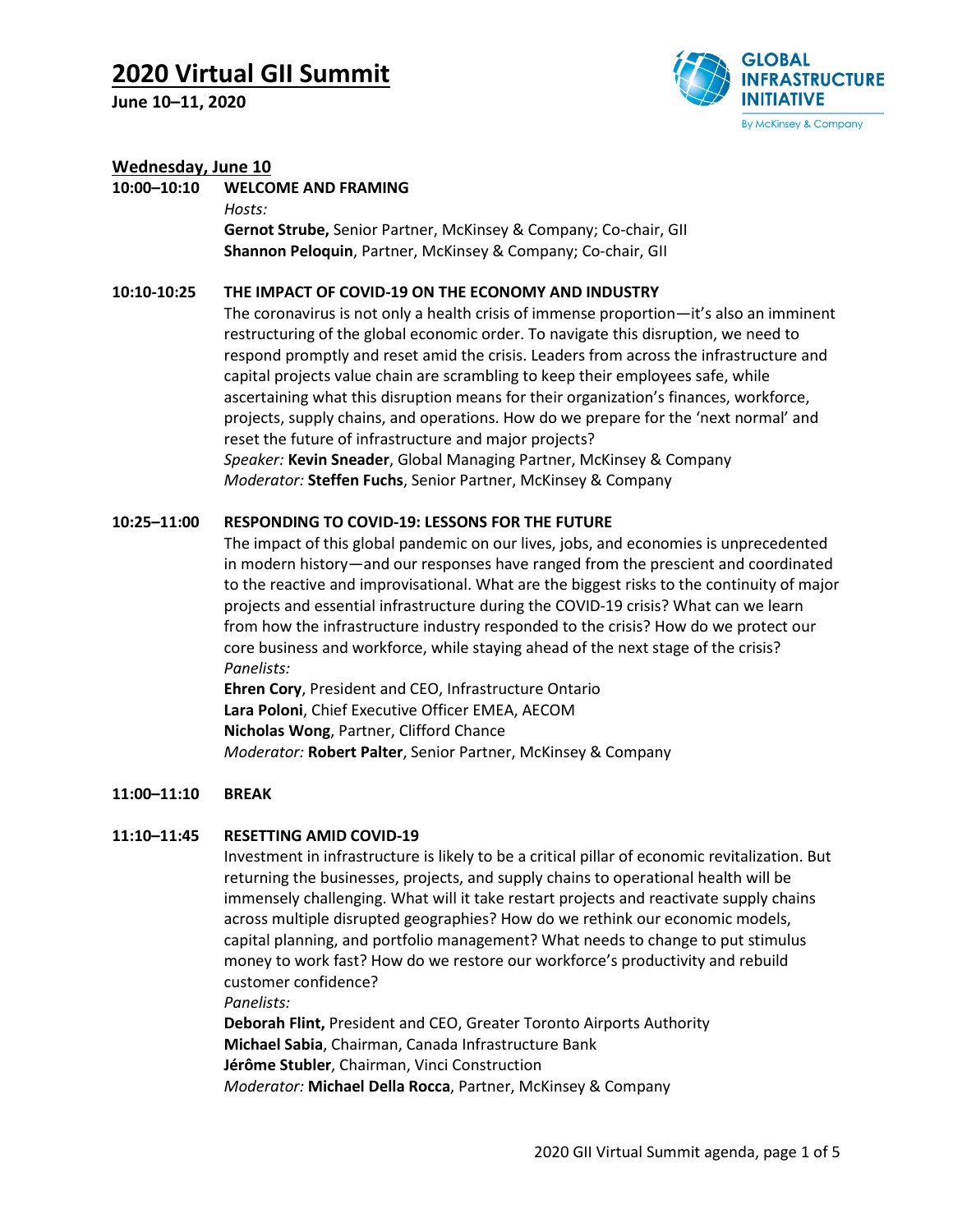**June 10–11, 2020**



### **11:45–12:20 INTEGRATING THE PRE-COVID-19 AGENDA INTO THE NEXT NORMAL**

While the current crisis threatens to exacerbate the industry's productivity challenge, it could provide the impetus to reimagine and reform our industry. How do we accelerate technology adoption? What new skills and capabilities will be essential to shape and deliver the projects of the future? How do we overcome industry barriers to collaboration? What no-regret steps can we take to make the industry more sustainable and future-proof infrastructure?

*Panelists:*

**Charles Emond**, President & CEO, CDPQ **Alexandre L'Heureux,** Chief Executive Officer, WSP **Robert Painter**, Chief Executive Officer, Trimble *Moderator:* **Katy George,** Senior Partner, McKinsey & Company

## **12:20–12:30 THE BEST IDEAS AND CLOSING**

*Hosts:*

**Gernot Strube,** Senior Partner, McKinsey & Company; Co-chair, GII **Shannon Peloquin**, Partner, McKinsey & Company; Co-chair, GII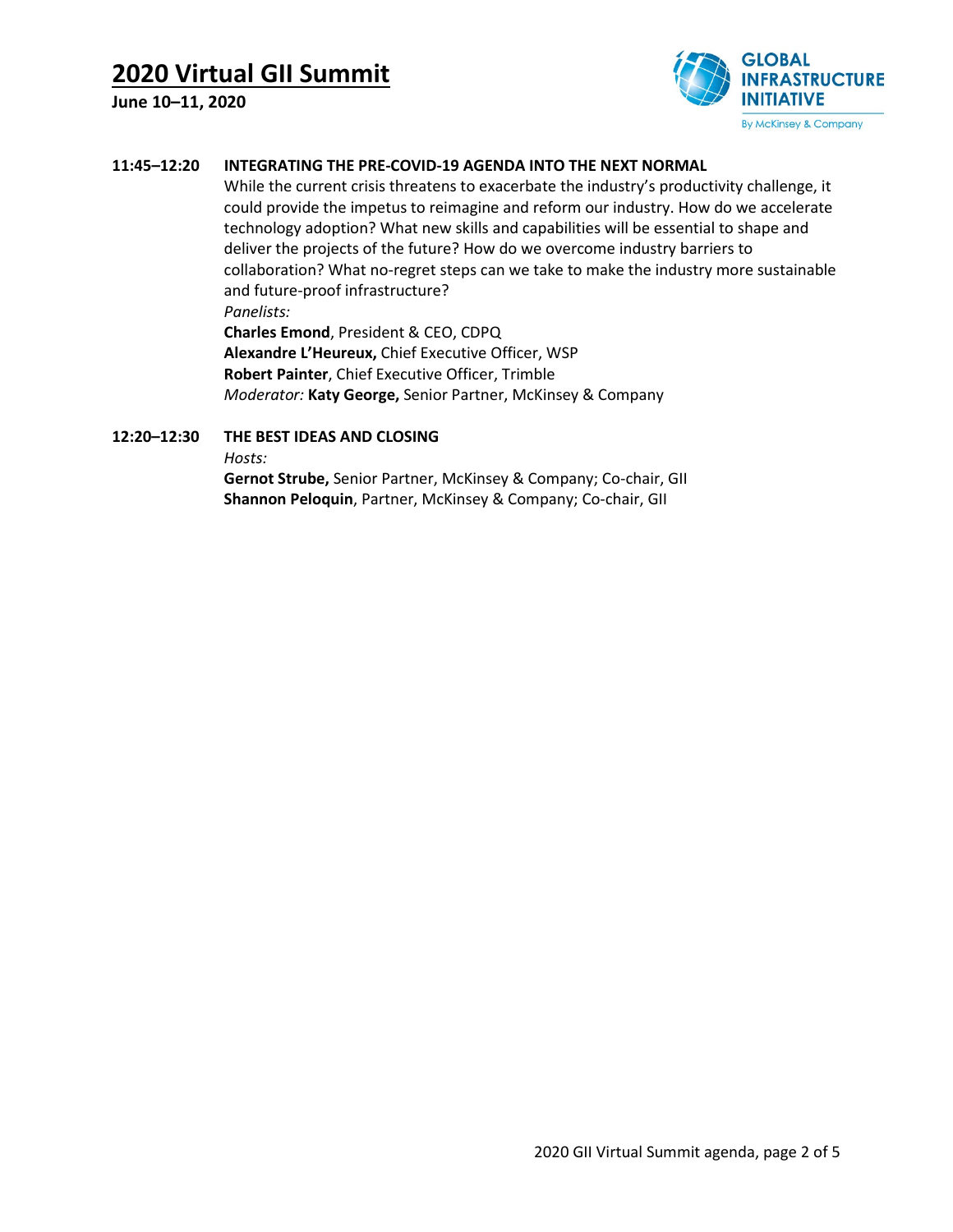**June 10–11, 2020**



#### **Thursday, June 11**

#### **10:00–10:10 WELCOME AND FRAMING**

**Gernot Strube,** Senior Partner, McKinsey & Company; Co-chair, GII **Shannon Peloquin**, Partner, McKinsey & Company; Co-chair, GII

#### **10:10–11:50 SECTOR ROUNDTABLES**

GII will host six concurrent sector roundtables, giving participants an opportunity for an in-depth interactive discussion in their chosen sector.

### **ENGINEERING, CONSTRUCTION, AND BUILDING MATERIALS Resetting to win in the future construction ecosystem**

The global pandemic is accelerating emergent disruptive trends that affect the engineering, construction, and building materials (ECB) sector. How can ECB players navigate this crisis while making bold moves to establish a winning position for the future? How will the value and profit pools shift in the future construction ecosystem? What no-regret actions can companies take now to succeed beyond the crisis? *Discussion leaders:*

**Greg Bentley**, Chief Executive Officer, Bentley Systems **Nirvan Nuckchedee**, Consultant, Spencer Stuart **Bob Pragada**, President and Chief Operating Officer, Jacobs *Facilitators:*

**Maria Joao Ribeirinho**, Partner, McKinsey & Company **Jan Mischke**, Partner, McKinsey & Company

#### **ENERGY AND RESOURCES**

#### **Leaning on collaboration for post-pandemic recovery**

Although collaboration is acknowledged as a key component of successful project delivery, it has not been widely adopted across the energy and resources sector. Amid the COVID-19 crisis, how can owners and contractors in the sector collaborate to improve execution efficiency, resilience, and deliver mutually beneficial outcomes? How can governance, partnerships, and project controls evolve to increase collaboration and better allocate risks in this uncertain and risk-averse environment? *Discussion leaders:*

**Ian Edwards**, Chief Executive Officer, SNC-Lavalin **Anders Lindberg**, EVP, Offshore Wind EPC & QHSE, Ørsted **David O'Connor**, Head of Global Projects, BP *Facilitators*: **Piotr Pikul**, Partner, McKinsey & Company

**Koen Vermeltfoort**, McKinsey & Company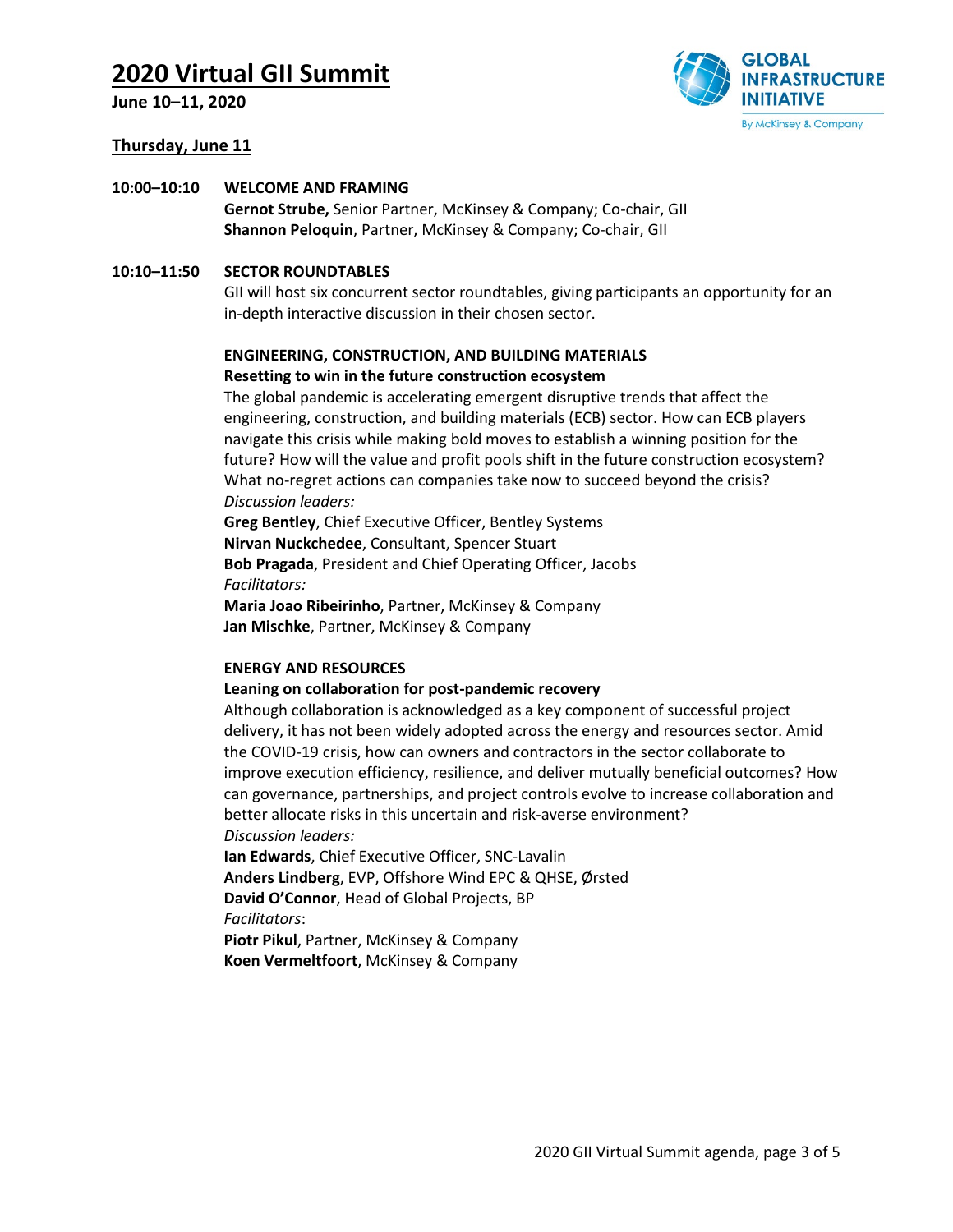**June 10–11, 2020**



## **10:10–11:50 SECTOR ROUNDTABLES (continued)**

GII will host six concurrent sector roundtables, giving participants an opportunity for an in-depth interactive discussion in their chosen sector.

## **INFRASTRUCTURE INVESTMENT**

## **Emerging stronger and more resilient from COVID-19**

The COVID-19 crisis is affecting each of the traditional infrastructure investment sectors in distinct ways. What are the cross-cutting themes and actions that owners and investors can take to emerge stronger from the crisis? How will the 'next normal' shift investment priorities, including building portfolio resilience? What public–private investment opportunities exist to accelerate the recovery? *Discussion leaders:*

**Sir Danny Alexander**, Vice-President, AIIB

**Jim Barry**, Chief Investment Officer, BlackRock Alternatives Investors and Global Head of BlackRock Real Assets

**Hamish Mackenzie**, Global Head of Infrastructure, DWS

**Laurie Mahon,** Vice Chair U.S. Investment Banking, Canadian Imperial Bank of Commerce

*Facilitators:*

**Aaron Bielenberg**, Partner, McKinsey & Company **Marcel Brinkman**, Partner, McKinsey & Company

### **REAL ESTATE**

## **Taking actions to adapt to real estate's 'next normal'**

Physical distancing due to COVID-19 has changed the way people inhabit and interact with physical space, creating an unprecedented crisis for the real estate industry. What should real estate leaders do now to respond to the immediate threat, while laying the groundwork to tackle long-term challenges? How can we use digital design, customer experience, and advanced analytics to strengthen the important relationships with employees, investors, and end users? What strategies can we take to differentiate our assets, build portfolio value, and change the economics of real estate? *Discussion leaders:*

**Jay Cross,** President, Related Hudson Yards, Related Companies **Sylvain Fortier,** Chief Investment & Innovation Officer, Ivanhoé Cambridge **Gianluca Racana**, Director, Zaha Hadid Architects *Facilitators*:

**John Means**, Partner, McKinsey & Company **Rob Palter**, Senior Partner, McKinsey & Company